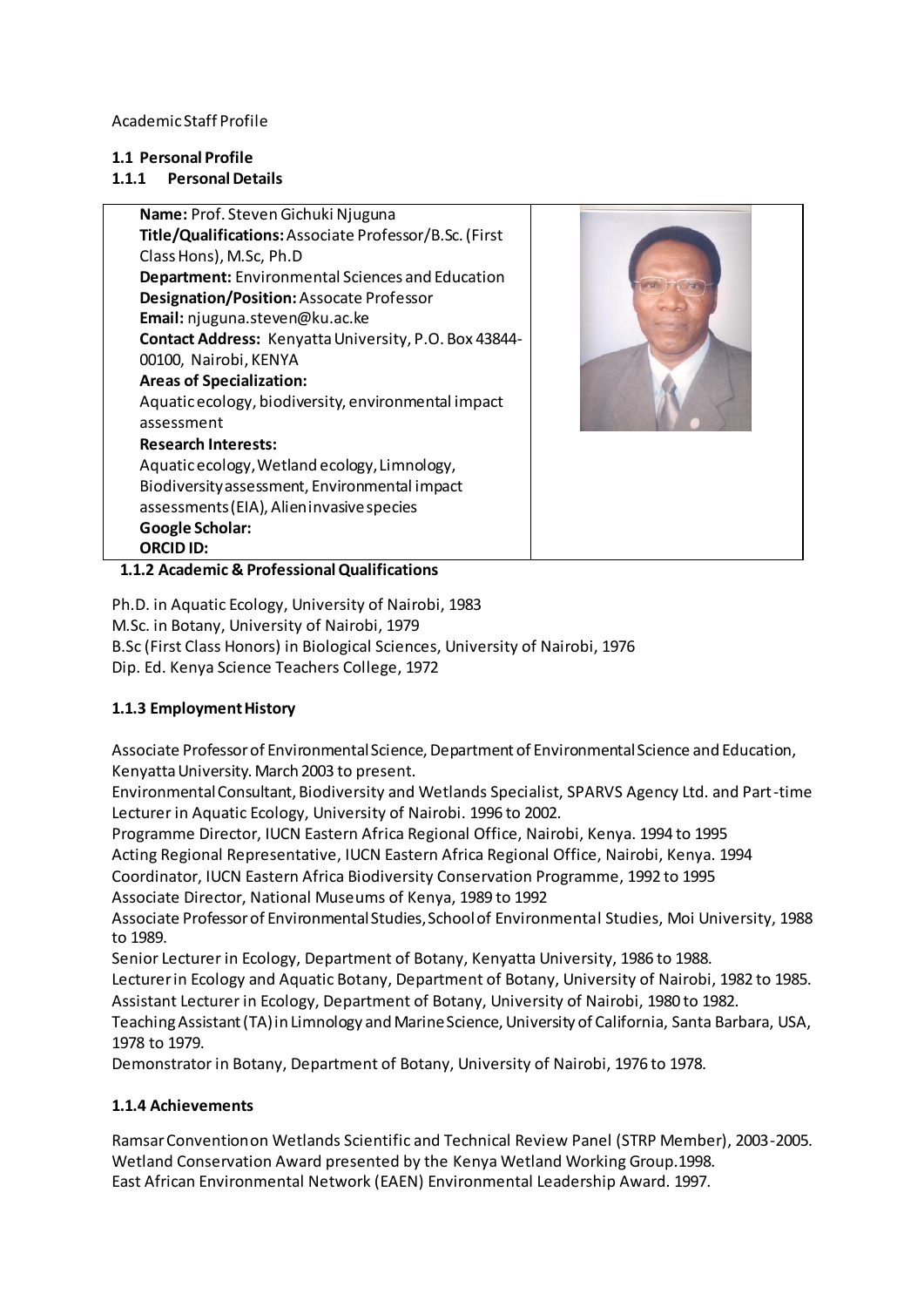Alternate Representative for Africa, Ramsar Convention on Wetlands Convention Standing Committee, 1990 to 1992.

University of Nairobi, B.Sc. First Class Honours Degree. 1976.

Kenya Science Teachers College, Overall Best Student Award. 1972.

# **1.2 Publications**

# **1.2.1 Referred Journals**

Nzeve, J.K., Njuguna, S.G. and Kitur, E.C. 2015.Assessment of heavy metal contamination in surface water of Masinga Reservoir, Kenya.. **Journal of Natural Sciences Research. Vol.5. No.2. 101-108.** Nzeve, J.K., Kitur, E.C. and Njuguna, S. G. 2014. Determination of heavy metals in sediments of Masinga Reservoir, **Kenya. Journal of Environment and Earth Science, Vol. 4, No. 20. 125-132.**

Nzeve, J. K. Njuguna, S.G. and Kitur, E.C. 2014. Bioaccumulation of heavy metals in *Clarias gariepinus* and *Oreochromis spirulus niger* from Masinga Reservoir, Kenya**. Journal of Environmental Science, Toxicology and Food Technology, Vol. 8, Issue 10. 58-63.**

Njuguna, S.G. 2002. Lake Naivasha in Kenya in danger of extinction.

<http://www.worldlakes.org/shownews.asp?newsid=678>

Kotut, K., Njuguna, S.G., Muthuri, F.M. and Krientz, L. 1999. The physico-chemical conditions of Turkwell Gorge Reservoir, a new man-made lake in northern Kenya. **Limnologica 29: 377-392**

Njuguna, S.G. 1994. Biodiversity and its relation to the aquatic environment. In: **Water and Environment.** IHE Report Series 29: 165 -171.

Visser, N. and Njuguna, S. 1992. Environmental impacts of tourism on the Kenya Coast. **UNEP Industry and Environment. Vol. 15 (3-4): 42 - 52.**

Njuguna, S.G. 1988. Nutrients and phytoplankton in a tropical soda lake. **Hydrobiologia 158: 15-28**.

## **1.2.2 Books and Books Chapters**

Njuguna, S.G., Foxall, C.D. and Litterick, M. R. 1985. A preliminary study of the water quality of Lake Victoria, Kenya. In: **Pollution in the Urban Environment.** (Eds) M.W.H. Chan, R.W.M. Hoarse, P.R. Holmes, R.S.J. Law and S.B. Reed. Elsevier Applied Science Publishers. London & New York. 699 pp.

Grootenhuis, J.G., Njuguna, S.G. and Kat, P.W. 1991 (Eds). Wildlife Research for Sustainable Development. Proceedings of the **International Conference on Wildlife Research and Sustainable Development**. KARI, KWS, NMK. Nairobi, Kenya. 22 to 26 April 1990. 171 p.

Crafter, S.A., Njuguna, S.G. and Howard, G.W. (Eds). 1992. Wetlands of Kenya. **Proceedings of the KWWG Seminar on Wetlands of Kenya, National Museums of Kenya, 3 to 5 July 1991.** International Union for Conservation of Nature and Natural Resources (IUCN). viii + 183 pp.

Njuguna, S.G. 1992. The Ramsar Convention: its role in promoting sustainable utilization of African wetlands. In: Matiza, T. and Chabwela, H.N. (Eds). **Proceedings of the Southern African Development Coordination Conference held in Gaborone, Botswana, 3 to 5 June 1991.** IUCN, Gland, Switzerland. x + 224 pp.

## **1.2.3 Conference/Workshops/Seminar Papers 1.2.3.1 Conference Papers**

Njuguna, S.G. 1980. Dissolved oxygen and biochemical oxygen demand relationship in a polluted river, the Nairobi River (Kenya). **The XXI Congress of International Association on Theoretical and Applied Limnology**. 24 to 31 August 1980, Kyoto, Japan. 223 p.

Njuguna, S.G., Foxall,C.D. and Litterick, M.R. 1986. The concentrations of DDE residues in Lates niloticus (Nile Perch) in Lake Victoria, Kenya. Paper presented at the **International Symposium on African Wildlife**. Kampala, Uganda. 8 to 11 December, 1986. 15 pp.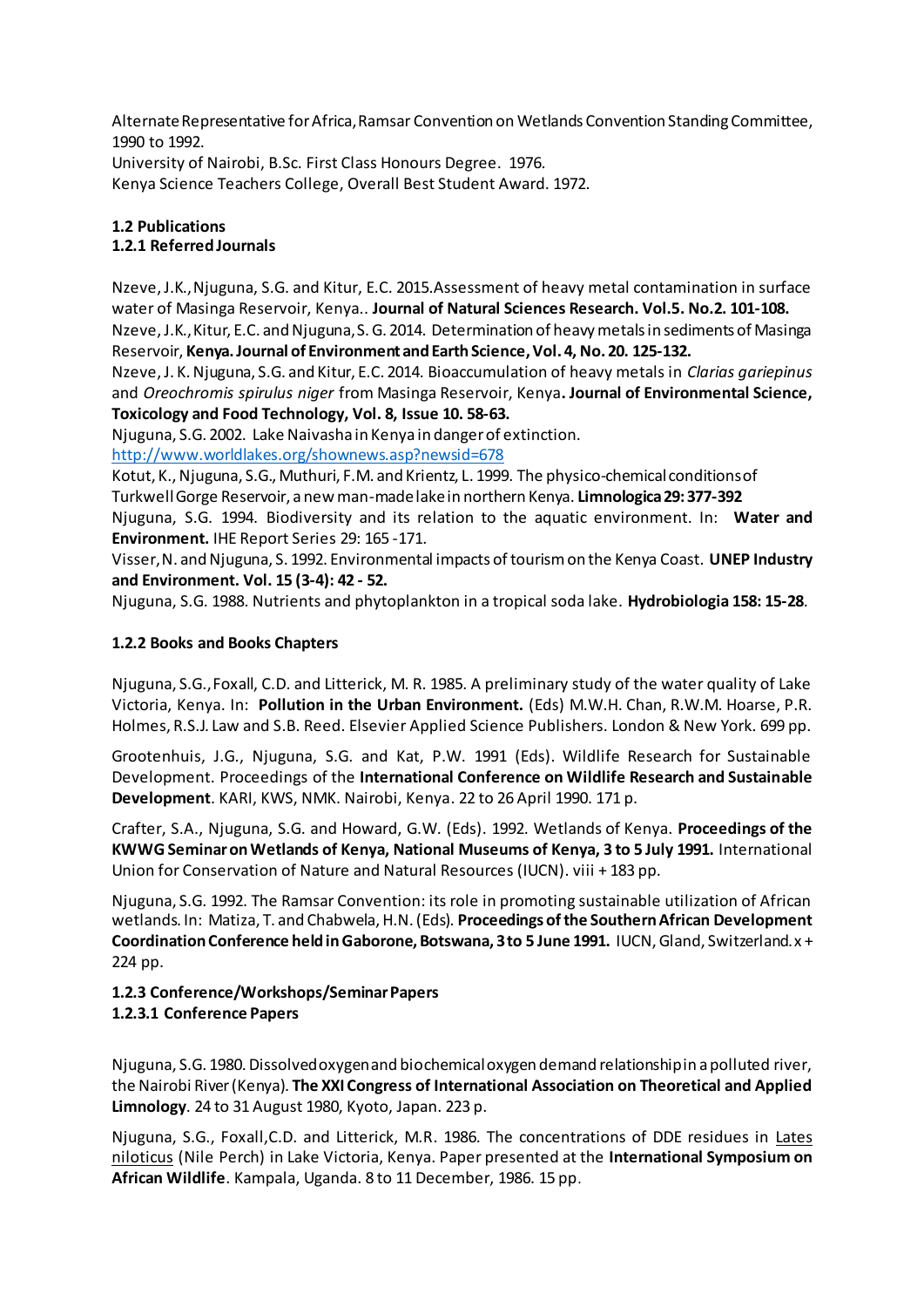Gray, L.S. and Njuguna, S.G. 1986. Aspects of the Ecology of Lake Bogoria, Kenya. Abstract M.26- Steadman D-4.40. **Ontario Ecology & Ethology Colloquium**. York University, Toronto, Canada. 26 to 27 May 1986. 8 pp.

Njuguna, S.G. 1988. Limnology and phytoplankton in Lake Bogoria, Kenya. Paper presented at the **East African Wildlife '88 Conference**. 6 to 10 September 1988. Kilaguni, Kenya.

Njuguna, S.G. 1990. Securing funding for environmental projects. Paper presented at the **ICOM/CECA Conference on Museums and Environment**. 16 to 22 September 1990, Gaborone, Botswana. 6 pp.

Njuguna, S.G. 1985. Nutrients and phytoplankton in Lake Victoria (Kenya). Paper presented at the **Conference on Ecological Status of Lake Victoria**. 17 to 20 March, 1985, Kakamega, Kenya. 28 pp.

#### **1.2.3.2 Workshops Papers**

Njuguna, S.G. and Gaudet, J.J. 1979. Seasonal and longitudinal variation of physical, chemical and biological conditions in a polluted river in Kenya. Poster Paper No. 74 presented at the **SIL-UNEP Workshop on African Limnology**, 16 to 23 December, 1979. Nairobi, Kenya.

Njuguna, S.G. 1983. Marine macrophytes: taxonomy, ecology and their economic importance in Kenya. Country paper presented at the **Commonwealth Science Council International Workshop on Marine Science.** 11 to 16 May, 1983, Mombasa, Kenya.

Njuguna, S.G. 1990. Introduction to environmental planning. Paper presented at the **ANEN Environmental Management and Planning Training Workshop for NGOs**. 2 to 9 September,1990. Nairobi, Kenya. 8 pp.

Njuguna, S.G. 1984. Aquatic plant life in Kenya: status and perspectives for future research. **In: Proceedings of the workshop on status and options for management of plant communities in Kenya.** March, 1984. Nairobi, Kenya. 190-203 p.

Njuguna, S.G. 1985. Nutrient-productivity relationships in a tropical meromictic soda lake. Paper presented at the **Third International Symposium on Inland Saline Lakes**. 27 to 30 August 1985, Nairobi, Kenya. 37 pp.

#### **1.2.3.3 Seminar Papers**

Njuguna, S.G. 1990. The role of universities and related institutions in promoting sustainable development. Paper presented at the **IUBS/CBE Seminar on Biological Education for Sustainable Development**. 27 August to 1 September, 1990. UNEP, Nairobi, Kenya.

Njuguna, S.G. 1992. CITES: The Convention on International Trade in Endangered Species of Wild Fauna and Flora. Appendices and listing criteria. Paper presented at the **National CITES Steering Committee Seminar**, Naivasha, Kenya, 8 to 9 October, 1992. 7 pp.

#### **1.2.5 Student Co-authored Publications**

Nzeve, J.K., Njuguna, S.G. and Kitur, E.C. 2015.Assessment of heavy metal contamination in surface water of Masinga Reservoir, Kenya.. **Journal of Natural Sciences Research. Vol.5. No.2. 101-108.**

Nzeve, J.K., Kitur, E.C. and Njuguna, S. G. 2014. Determination of heavy metals in sediments of Masinga Reservoir, **Kenya. Journal of Environment and Earth Science, Vol. 4, No. 20. 125-132.**

Nzeve, J. K. Njuguna, S.G. and Kitur, E.C. 2014. Bioaccumulation of heavy metals in *Clarias gariepinus* and *Oreochromis spirulus niger* from Masinga Reservoir, Kenya**. Journal of Environmental Science, Toxicology and Food Technology, Vol. 8, Issue 10. 58-63.**

Kotut, K., Njuguna, S.G., Muthuri, F.M. and Krientz, L. 1999. The physico-chemical conditions of Turkwell Gorge Reservoir, a new man-made lake in northern Kenya. **Limnologica 29: 377-392**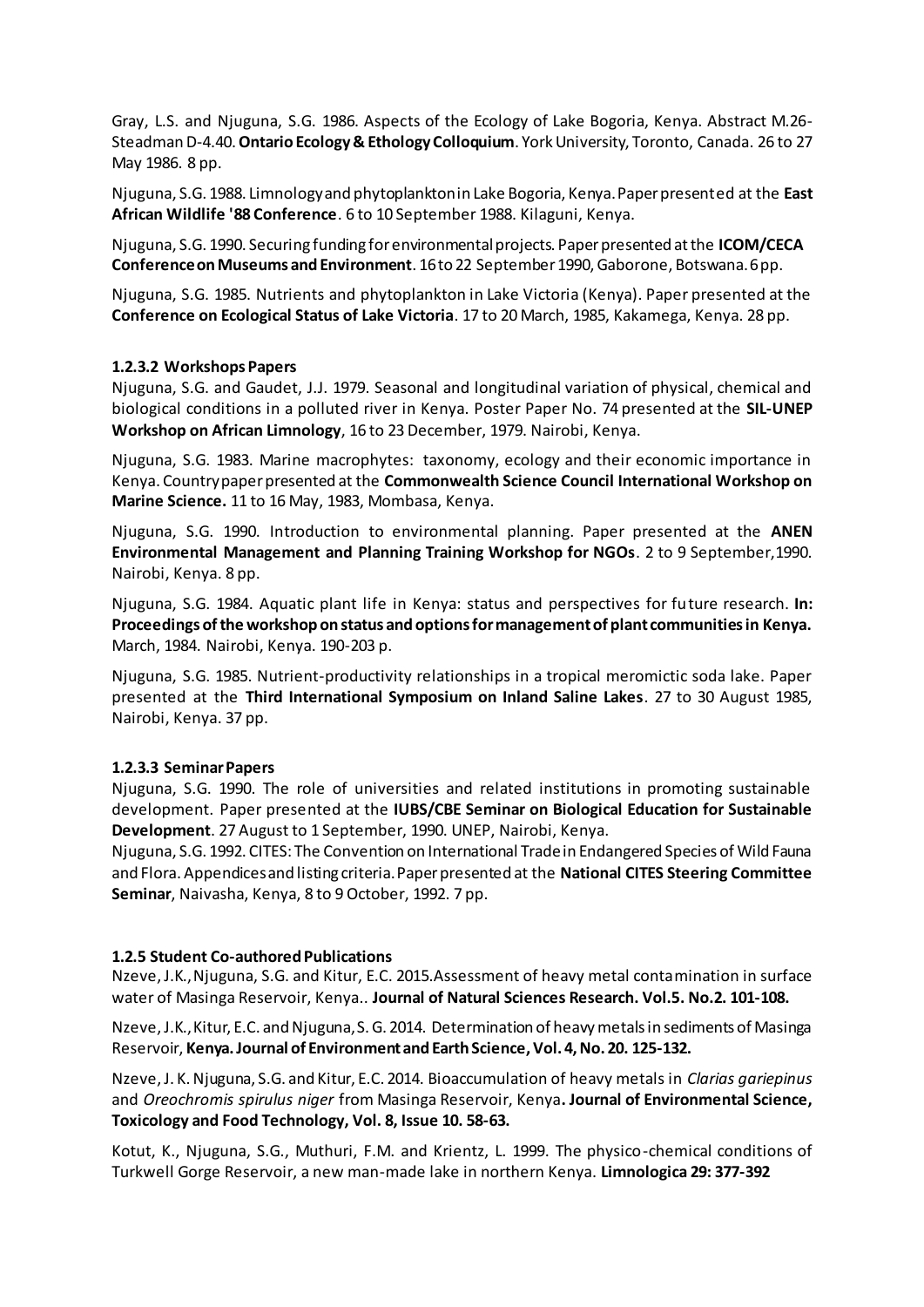#### - **1.2.4 Other Publications**

Njuguna, S.G. 1990. Biological Resources Program: National Museums of Kenya. **Biological Conservation Newsletter 92: 1.**

Njuguna, S.G. 1991. Water Hyacinth: The world's worst aquatic weed infests Lakes Naivasha and Victoria. **Swara Vol. 14(6): 8-10.**

Njuguna, S.G. 1990. Biological Resources Program: National Museums of Kenya. **Biological Conservation Newsletter 92: 1.**

Njuguna, S.G. 1991. Water Hyacinth: The world's worst aquatic weed infests Lakes Naivasha and Victoria. **Swara Vol. 14(6): 8-10.**

Njuguna, S.G. and Nico, V. 1995. Environmental impacts of tourism on the Kenya Coast. **Wajibu: A Journal of Social and Religious Concern**, Vol. 10 No. 1: 14-20.

Njuguna, S.G. and Martinet, C. 1995. A scientific and economic framework for wild and cultivated biodiversity management and enhancement in Africa. **Stockholm Environment Institute, Stockholm, Sweden, and International Academy of the Environment, Geneva, Switzerland. Working Paper**, No. 27. 10 pp.

## **1.3 Research**

Njuguna, S.G. 1978. A study of the effects of pollution on a tropical river. University of Nairobi research grant of US\$ 4,000.

Njuguna, S.G, 1982. Nutrient-productivity relationships in tropical Naivasha Basin lakes, Kenya. National Council of Science and Technology grant of US\$ 6,000.

Njuguna, S.G., Foxall, C.D. and Litterick, M.R. 1985. A study of water quality of Lake Victoria, Kenya. ETMA/Lake Basin Development Authority grant of US\$ 5,000.

Njuguna, S.G. 1987. Jubba Environmental and Socio-economic Studies, Jubba River Basin, Somalia. USAID grant of US\$ 20,000.

Njuguna, S.G. 1999. Studies towards a long-term conservation intervention in the Lake Bogoria catchment. WWF grant of US\$ 15,000.

Njuguna, S.G. 2000. Artificial flood release from reservoirs to maintain downstream wetland ecosystems in Tana River. DFID grant of US\$ 9,000.

Njuguna, S.G. 2004. Effects of Kimira-Oluch small holder irrigation development in Lake Victoria basin, Kenya. LBDA/AfDB grnat of US \$ 20,000.

Njuguna, S.G. 2007. Environmental and Social Management Framework (ESMF) for Kenya agricultural productivity. World Bank/KARI grant of US\$ 25,000.

## **1.4. Funded Projects**

Njuguna, S.G. 2001. International Coral Reef Action Network: Comoros, Kenya, Madagascar, Mauritius. Mozambique, Seychelles and Tanzania. UNEP grant of US\$ 40,000.

Njuguna, S.G. 2002. The Kibera Urban Environmental Sanitation Project (KUESP). DFID grant of 15,000.

Njuguna, S.G. 2005. Western Kenya Integrated Ecosystem Management Project (WKIEMP). World Bank/KARI grant of US \$ 20,000.

Njuguna, S.G. and Waswa, F. 2009. Horn of Africa Regional Environmental Network (HoA-REN). HoA-REN grant of US\$ 80,000.

Njuguna, S.G. and Muriuki J. 2010. Capacity building workshop for ministerial and departmental focal points to mainstream climate change into policies and planning. UNDP grant of US \$ 20,000.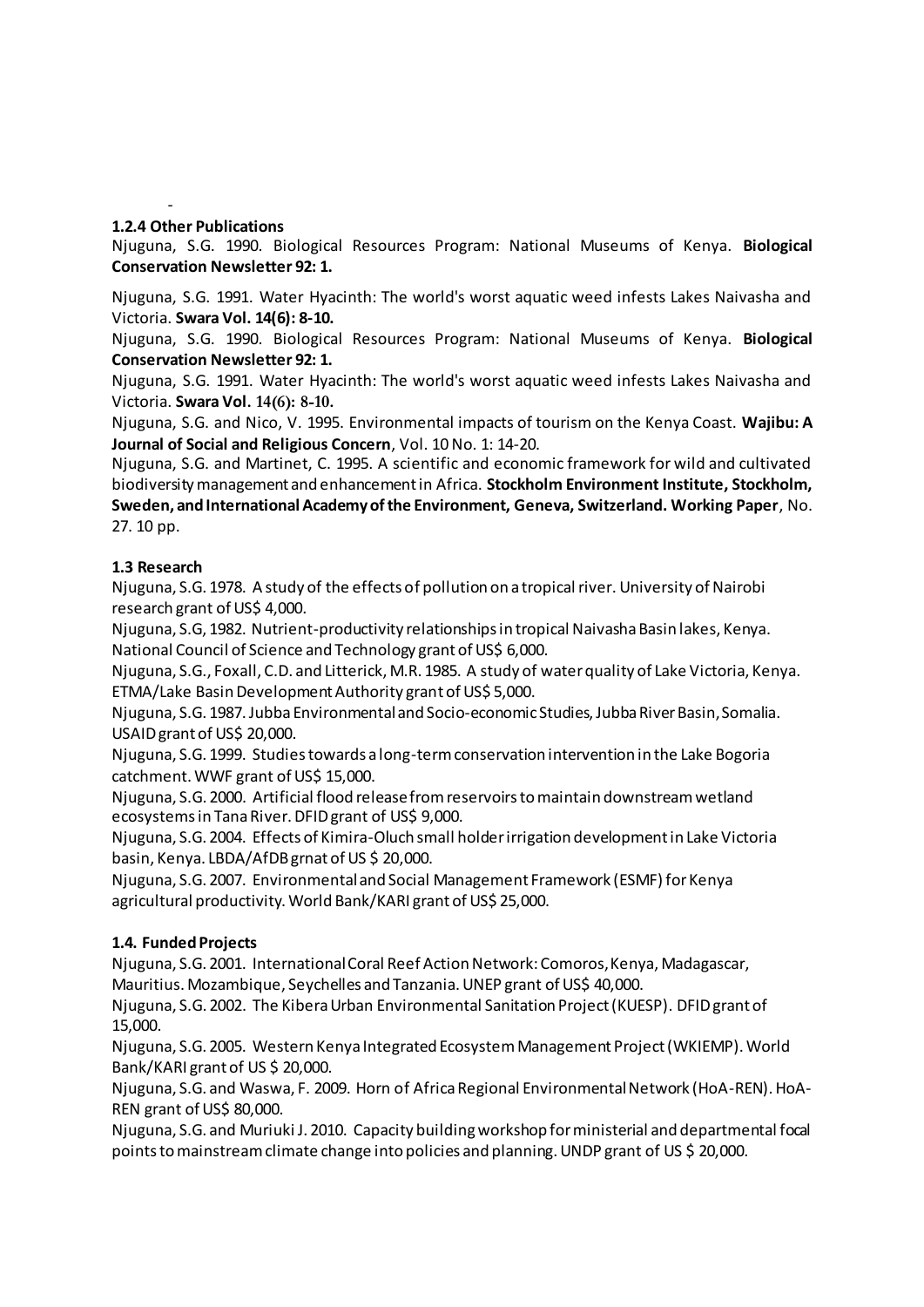# **1.5 Conferences/Workshops/Seminars Attended**

## **1.5.1 Conferences Attended**

Njuguna, S.G. 2013. Greater Nairobi Regional Centre of Excellence: challenges and opportunities. Kakamega, Kenya. 2nd August 2013. Kenyatta University, UNU.

Njuguna, S.G. 2013. Environmental and social impacts of road construction along Lake Victoria shoreline. Port Victoria, Kenya. 21<sup>st</sup> June 2013. KeRRA.

Njuguna, S.G. 2008. Western Kenya Integrated Ecosystem Management. Kisumu, Kenya. January 2008. World Bank/KARI.

Njuguna, S.G. 2005. An integrated management plan of Kilombero Valley Floodplain Ramsar Site, Tanzania. Dar es Salaam, Tanzania. Belgium/BTC.

Njuguna, S.G. 2002. International Coral Reef Action Network (ICRAN) Demonstration and Target Sites. Nairobi, Kenya, 2002. UNEP.

Njuguna, S.G. 2002. Conservation of Resources through Enterprise (CORE). Nairobi, Kenya. 2002. MIS/USAID.

Njuguna, S.G. 2000. Conservation and Sustainable Use of Biodiversity in the Eastern Rift Valley Lakes, Ethiopia, Kenya, Tanzania. Awassa, Ethiopia, 2000. UNDP/UNEP/ GEF

Njuguna, S.G. 1999. Biodiversity Monitoring and Evaluation. Victoria Falls, Zimbabwe, 1999. BSP/USA.

Njuguna, S.G. 1999. Environmental Conservation with a Focus on Biodiversity Information Management and Gender. Kampala, Uganda. 16<sup>th</sup> June 1999. Commonwealth Secretariat.

Njuguna, S.G. 1998. Biodiversity Data Management Capacitation in Developing Countries and Networking Biodiversity Information. Washington, D.C., USA, 1998. UNEP/GEF.

Njuguna, S.G. 1998. Kenya Wildlife Service (KWS) Environmental Impact Assessment (EIA) Guidelines and Administrative Procedures. Nairobi, Kenya. 1998. Netherlands Government.

Njuguna, S.G. 1994. IUCN-The World Conservation Union, 19<sup>th</sup> General Assembly, Buenos Aires, Argentina.

Njuguna, S.G. 1993. Ramsar Convention, Fifth Meeting of the Conference of Parties, Kushiro, Japan. Njuguna, S.G. 1992. Ramsar Convention Bureau. Ramsar Evaluation and Monitoring Mission and Conference, St. Lucia Wetlands, South Africa.

Njuguna, S.G. 1992. Ivth World Congress on National Parks and Protected Areas, Caracas, Venezuela.

Njuguna, S.G. 1990. IUCN-The World Conservation Union, 18<sup>th</sup> General Assembly, Perth, Australia.

Njuguna, S.G.1990. ICOM/CECA Conference on Museums and Environment, Gaborone, Botswana. Njuguna, S.G. 1990. Ramsar Convention, Fourth Meeting of the Contracting Parties, Montreaux, Switzerland.

Njuguna, S.G. 1989. CITES Seventh Conference of Contracting Parties, Lausanne, Switzerland. Njuguna, S.G., Foxall, C.D. and Litterick, M.R. 1986. The concentrations of DDE residues in *Lates niloticus* (Nile Perch) in Lake Victoria. Kampala, Uganda 8<sup>th</sup> to 11<sup>th</sup> December 1986. UNEP. Njuguna, S.G. 1985. UNEP/EPCOM International Conference on Pollution and the Urban Environment, POLMET '85, Hong Kong.

## **1.5.2 Workshops Attended**

Njuguna, S.G. 2010. UNDP capacity building workshop for ministerial and departmental focal points in Kenya to mainstream climate change into policies and planning, Baringo, Kenya.

Njuguna, S.G. 1999. Biodiversity Support Program (BSP), USA Pan-African Workshop on Biodiversity Monitoring and Evaluation (BIOME). Victoria Falls, Zimbabwe.

Njuguna, S.G. 1999. Commonwealth Secretariat/MUIENR, Uganda Regional (Africa-wide) Training Workshop on Environmental Conservation with a Focus on Biodiversity Information Management and Gender. Kampala, Uganda.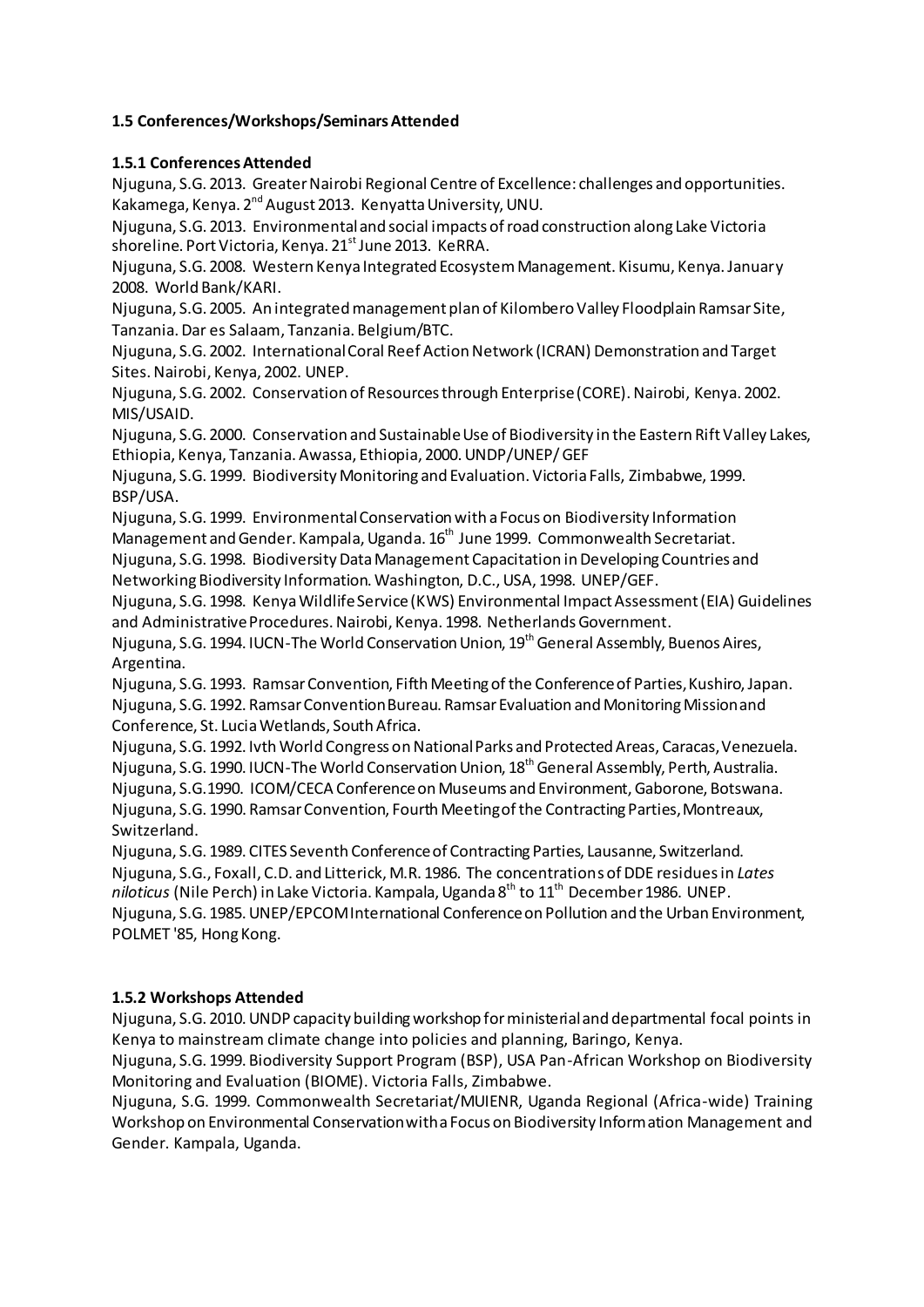Njuguna, S.G. 1995. Biodiversity Support Program (BSP, USA), Biodiversity Monitoring and Evaluation (BIOME), African Biodiversity Projects Managers and Implementers Workshop. Ouagadougou, Burkina Faso.

Njuguna, S.G. 1994. Commission of European Union, Strategy Workshop on Protected Areas and Biodiversity Conservation in African, Caribbean and Pacific Countries, Victoria Falls, Zimbabwe.

Njuguna, S.G. 1993. GEF/FAO/IUCN Wetland Biodiversity Workshop, Nakuru, Kenya.

Njuguna, S.G. 1993. GEF/FAO Biodiversity Workshop, Arusha, Tanzania.

Njuguna, S.G. 1992. IUCN Wetlands Program Review Workshop, Costa Rica and Nicaragua.

Njuguna, S.G. 1990. IUCN/IWRB Wetlands Conservation and Management Workshop, Uganda.

Njuguna, S.G. 1990. ANEN Environmental Management and Planning Training Workshop for NGOs, Nairobi, Kenya.

Njuguna, S.G. 1985. USAID-NPS and FERS Mahidol University, Training of Trainers Workshop on Coastal Zone Management. Bangkok, Thailand.

## **1.5.3 Seminars Attended**

Njuguna, S.G. 2020. ICS Kiambu County Water and Sewerage Company Directors Seminar on Corporate Governance, Naivasha, Kenya.

Njuguna, S.G. 1997. USAID/KWS Seminar on African Regional Environmental Assessment, Nyeri, Kenya. Njuguna, S.G. 1991. IUCN Wetlands of Tanzania Seminar, Morogoro, Tanzania.

Njuguna, S.G. 1991. International Nature Conservation (IUCN) Seminar, UIMP-ICONA, Cuenca,Spain. Njuguna, S.G. 1990. IUBS/CBE Seminar on Biological Education for Sustainable Development, UNEP, Nairobi, Kenya.

Njuguna, S.G. 1990. International Decade for East African Lakes (IDEAL) Seminar, Berne, Switzerland. Njuguna, S.G. 1989. UNEP/AMCEN Network Symposium on Environmental Education and Training, Nairobi, Kenya.

Njuguna, S.G. 1986. US-NPS and the University of Michigan First International Seminar on Coastal Parks and Protected Areas, USA, US Virgin Islands, St. Lucia, Trinidad and Tobago.

## **1.6 Supervision of Postgraduate Students**

## **1.6.1 Masters**

James Mugo Murakaru, 2009 Assessment of changes in trophic status of Lake Naivasha, Kenya. Kenyatta University, Nairobi, Kenya.

Sarah Wachuka Irungu, 2008. Factors affecting *Aloe* propagation and cultivation in Kieni West Division, Kenya.

Rogan L. Miheso, 2007 A study of the effects of pollution on Motoine River Dams, Kenya. Kenyatta University, Nairobi, Kenya.

Anne Wanjiru Kinyanjui, 2006. Impact of water quality on microbial diversity of Nairobi River, Kenyatta University, Nairobi, Kenya.

Beatrice Langat., 2004. Effects of tea processing on the water quality of a tropical river in Kenya. Kenyatta University, Nairobi, Kenya.

Francis Kariuki Wachira, 1993. Water hyacinth growth dynamics and infestation in Lake Naivasha, Kenya. Kenyatta University, Nairobi, Kenya.

Esther Mwangi, 1992. The vegetation of Lake Bogoria National Reserve: Composition, structure and distribution. Moi University, Eldoret, Kenya.

Benson Muchoki Mwangi, 1992. Habitat preferences and the feeding habits of *Tilapia* spp. in Lake Naivasha, Kenya. Kenyatta University, Nairobi, Kenya.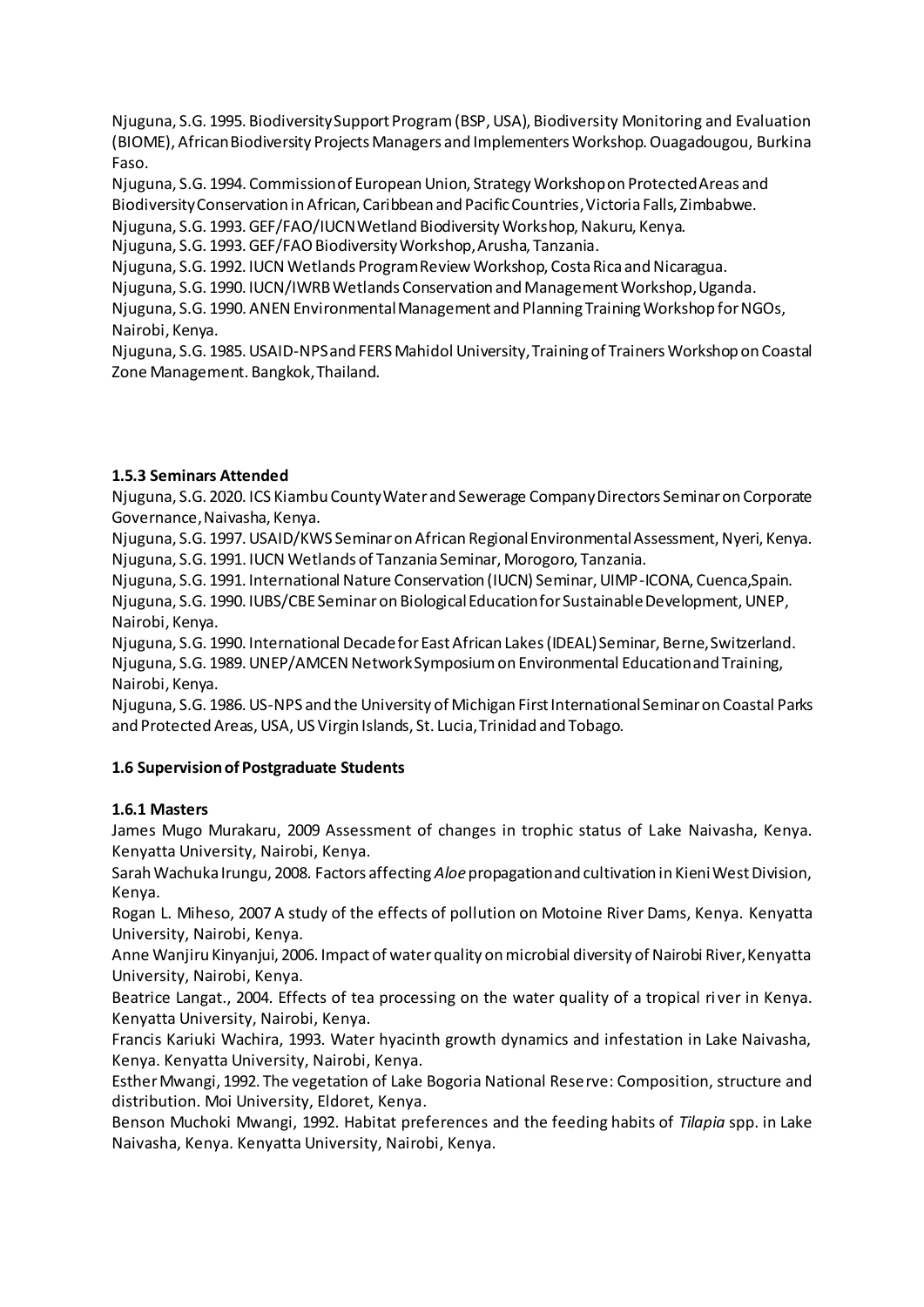Kenneth Karanja, 1991. Floristic survey of the Kenyatta University Nature Reserve. Kenyatta University, Nairobi, Kenya.

David Kibaara, 1991. Primary productivity dynamics of the Winam Gulf of Lake Victoria, Kenya. University of Nairobi, Nairobi, Kenya.

Paul Kamau Mbugua, 1990. Taxonomic survey of succulent plants in Nairobi and its suburbs. Kenyatta University, Nairobi, Kenya.

Wilson Kiplagat, 1989. Phytoplankton and zooplankton dynamics in Lake Baringo, Kenya. Kenyatta University, Nairobi, Kenya

Joseph Mutang'ah, 1989. Composition, structure and distribution of plant communities in Lake Nakuru National Park. University of Nairobi, Nairobi, Kenya.

Simon W. Kinyua, 1987. A case study of methods used in the teaching of 8-4-4 biological sciences course in some selected schools in Nairobi. Kenyatta University, Nairobi, Kenya.

Geoffrey M. Macharia, 1987. Plant associations of Kenyatta University Nature Reserve. Kenyatta University, Nairobi, Kenya.

Electina Ng'ano, 1987. Microdistribution of small mammals in dry sub-humid grassland in Kenya. Kenyatta University, Nairobi, Kenya.

Alexander Njue, 1987. Nutrient cycling in a tropical forested ecosystem (watershed model). University of Nairobi, Nairobi, Kenya.

Lawrence Steven Gray, 1983. The conservation of alkaline lake ecosystems in Kenya. York University, Ontario, Canada.

#### **1.6.2 Ph. D**

Richard Kimutai Kerich, 1990. Deforestation and decimation of biota in Kericho District, Kenya, East Africa. Kenyatta University, Nairobi, Kenya.

Alexander Njue, 1992. Tana River floodplain forest: Hydrologic and edaphic factors as determinants of vegetation structure and function. University of California, Davis, USA.

Wilson Kiplagat, 1998. Phytoplankton dynamics of the Turkwell Gorge Dam, a new man-made lake in northern Kenya. Kenyatta University, Nairobi, Kenya.

John Githaiga Maina, 2002. Ecological factors, utilization patterns and inter-lake movements of lesser flamingos (*Phoeniconaias minor* Geoffroy) in Kenyan alkaline lakes. University of Nairobi, Kenya. University of Nairobi, Nairobi, Kenya.

Geoffrey Mugo Macharia, 2009. Land use and its impact on birds in the Lake Ol'Bolossat Basin, Nyandarua, Kenya. Kenyatta University, Kenya.

Margaret, Wawuda Mwakima. 2014. Determinants of the Biodiversity Conservation-Tourism nexus in the buffer zone of Amboseli Biosphere Reserve, Kenya. Kenyatta University, Kenya.

Julius Kioko Nzeve. 2015. Assessment of Heavy metal Contamination in Masinga Reservoir, Kenya. Kenyatta University, Kenya.

# **1.7 Professional/Consultancy (Editor/Peer review in journals, Networks/Collaborations, External Examiner, Patents)**

## **1.7.1 Consultancies**

KeRRA/Royal Associates. Environmental Expert (2 months). Environmental and Social Impact Assessment (ESIA) of Mundere – Ruambwa – Nambengele – Bukoma Beach, Lake Victoria, (D251/E1201) Roads Project. 2013.

UNDP. Environmental Expert. Conduct a capacity building workshop (1 week) for ministerial and departmental focal points in Kenya to mainstream climate change into policies and planning, Baringo, Kenya 2010.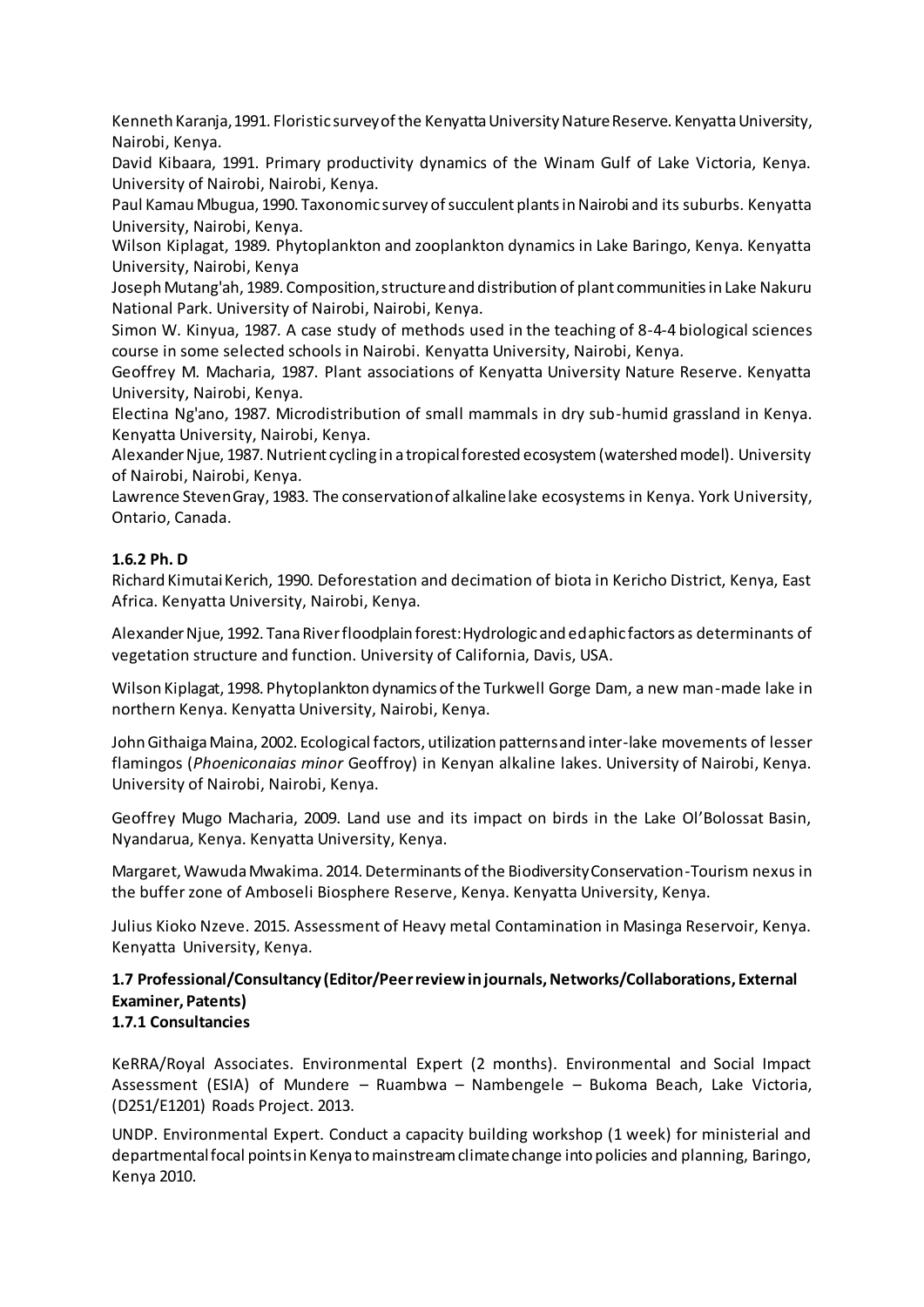World Bank/KARI/ETC. Environmentalist. Western Kenya Integrated Ecosystem Management Project. Mid-term Review. 2007/2008.

World Bank/KARI. Environmental Expert. Environmental and Social Management Framework (ESMF) for the proposed Kenya Agricultural Productivity and Sustainable Land Management (KAPSLM) Project. 2006/2007.

Belgium/BTC. Wetlands Expert. The development and implementation of an integrated management plan of Kilombero Valley Floodplain Ramsar Site,Tanzania. 2005.

World Bank/KARI. Environmental Expert. Western Kenya Integrated Ecosystem Management Project. Environmental and Social Management Framework. 2005.

GFA/CAS/CES/LBDA/ADB. Key Environmentalist. Kimira-Oluch Small Holder Irrigation Development Study. Undertake Environmental Impact Assessment (EIA). Lake Victoria Basin, Kenya. 2002 -2004.

Seureca/CAS/DFID/WB/France. Key Environmentalist. The Kibera Urban Environmental Sanitation Project (KUESP). Undertake Environmental Impact Assessment (EIA). Nairobi, Kenya. 2002.

UNEP/ICRAN. Regional Consultant. Preparation of International Coral Reef Action Network (ICRAN) Demonstration and Target Sites Profiles, Kenya, Madagascar, Seychelles, Tanzania. 2002.

UNESCO Paris. Consultant. Preparation of Nomination Forms, Provisional Management Plans and Accompanying Audio-visual Materials for Lake Turkana National Park and Rift Valley Lakes Reserve World Heritage Sites. 2001.

UNESCO-WHC/Kenya Wildlife Service. Consultant. The Great Rift Valley Ecosystem Sites Project. Preparation of Prefatory Documents and Supporting Materials for the Nomination of the Great Rift Valley Ecosystem Sites as World Heritage Sites. 2001.

FAO/UNEP. Regional Consultant. International Coral Reef Action Network (ICRAN) Project, Comoros, Kenya, Madagascar, Mauritius, Mozambique, Seychelles, Tanzania. Analysis and Synthesis. 2001.

USAID Kenya. Consultant. Performance Monitoring Plan for the USAID Strategic Objective 4: Improved Natural Resources Management in Targeted Areas by and for Stakeholders. Development of Performance Indicators, Identification and Establishment of Baselines and Data Sources, and Development of Performance Monitoring Plan. 2000.

UNDP/UNEP/GEF. Regional Consultant. Conservation and Sustainable Use of Biodiversity in the Eastern Rift Valley Lakes, Ethiopia, Kenya, Tanzania. Analysis and Synthesis. 2000.

BiodiversitySupport Program (BSP), USA. International Consultant and Advisor. Execution of a Pan-African Workshop on Biodiversity Monitoring and Evaluation (BIOME). Victoria Falls, Zimbabwe. 1999.

MSI/USAID/Kenya. Biodiversity Specialist. New Strategic Objective for the Environment, SO4, "Improved NRM in targeted biodiverse areas by and for stakeholders". A Study of Donor Involvement in the NRM Sector in Kenya. 1999.

NORAD/IUCN-The World Conservation Union. International Consultant. Conservation Strategy for Ethiopia (CSE) Phase III Project. External Mid-term Evaluation. 1999.

United Nations Environment Program (UNEP). Proposal Development for GEF PDF A Grant on Volta Lake, Document Review and Preparation of an Issues Paper on a Comprehensive Strategic Action Program to Deal with National and Transboundary Issues. International Consultant. 1998.

#### **1.7.2 External Examiner**

**Master of Science (M.Sc).**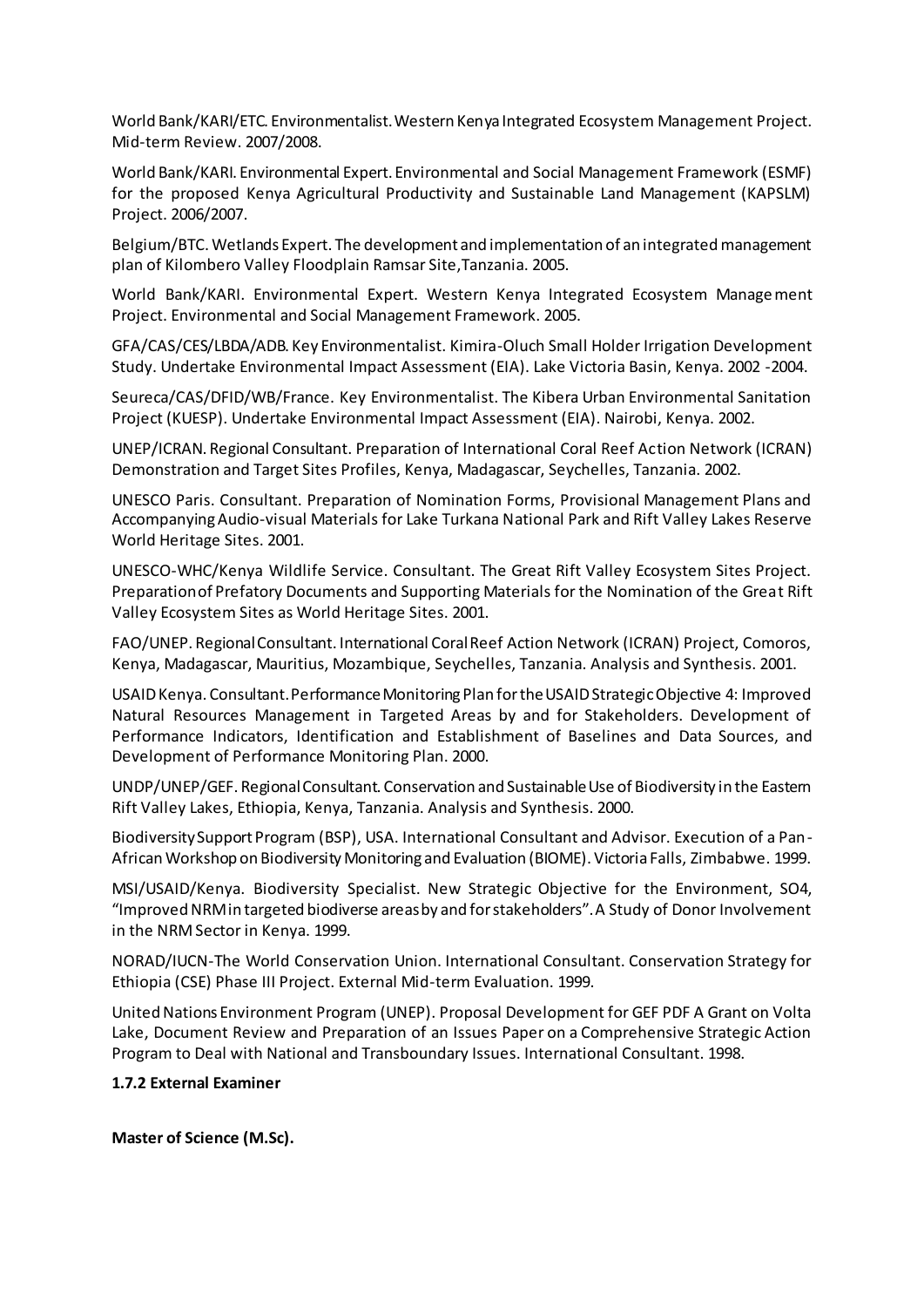Paul Kipkosgei Tarus, 1990. An assessment of the water quality of Lake Baringo, Kenya. M.Sc. Thesis. Kenyatta University, Nairobi, Kenya.

Njoroge Ngure, 1992. The history and present status of the human-elephant conflicts in the Mwatate-Bura area, Kenya. M.Sc. Thesis. University of Nairobi, Nairobi, Kenya.

Gebreyohannes D. Tsigemelak, 2012. Ecology of medicinal plants and their integration into primary health care in Kajiado County, Kenya. Universty of Nairobi, Kenya.

#### **Doctor of Philosophy (Ph.D).**

Helida Achieng' Oyieke, 1992. Taxonomic, ecological and commercial potential of the genus Gracilaria (Gracilariales, Rhodophyta) of the Kenya Coast. Ph.D. Thesis. University of Nairobi, Nairobi, Kenya.

Frederick K. Waweru, 1993. The impacts of translocating black rhinoceros (Diceros bicornis, Linn. 1758) to Lake Nakuru National Park, Kenya. Ph.D. Thesis. University of Nairobi, Nairobi, Kenya.

#### **1.8 Community Service and Other Engagements**

Director, Kiambu County Water and Sewerage Company

Member, Biodiversity Advisory Panel, Africa Oil Kenya.

Member, National Biodiversity Data Management (BDM) Project Steering Committee.

Member, Board of Management, Tigoni Secondary School.

Chairman, Board of Management, Manguo Secondary School

#### **1.9 Affiliation of Professional Bodies**

Member Environment Institute of Kenya.

Environment Impact Assessment Lead Expert.

Patron, Kenyatta University Environmental Club (KUNEC), 2004 to 2011.

Member, Ramsar Convention on Wetlands Scientific and Technical Review Panel (STRP), 2003-2005.

Chairman, Scientific and Technical Committee, Kenya Marine and Fisheries Research Institute (KMFRI) Board of Management, 2002 to 2005.

Member, Board of Management, Kenya Marine and Fisheries Research Institute (KMFRI). 1995 to 2005.

Member, Biodiversity Support Program (BSP, USA), African Biodiversity Advisory Group. 1993 to 2002.

Member, Board of Governors, National Museums of Kenya (NMK), 1993 to 1995.

#### **2.0 National and International awards and Recognitions**

Wetland Conservation Award presented by the Kenya Wetland Working Group 1998.

East African Environmental Network (EAEN) Environmental Leadership Award.1997

University of Nairobi, B.Sc. First Class Honours Degree. 1976

Kenya Science Teachers College, Overall Best Student Award. 1972

#### **2.1 Administrative Positions Held**

**2.1.1 Recognized university administrative positions**